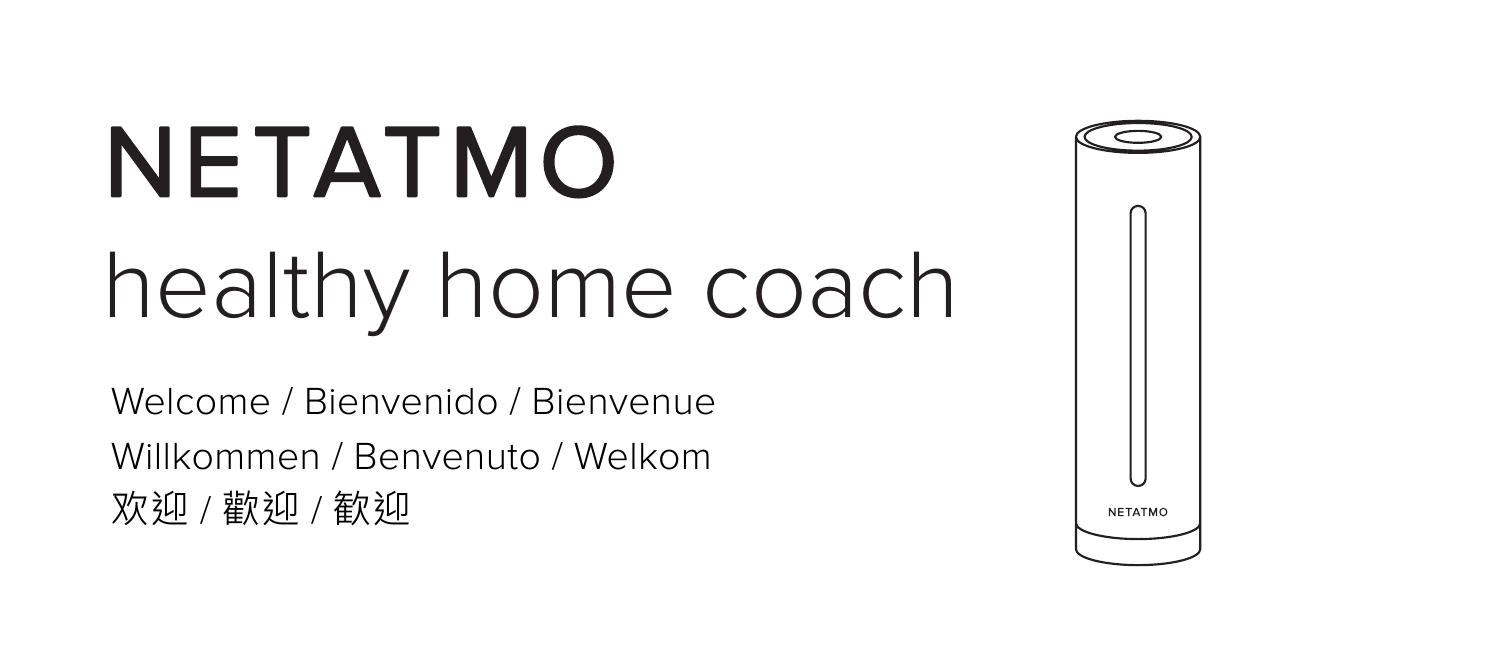



### Q Healthy Home Coach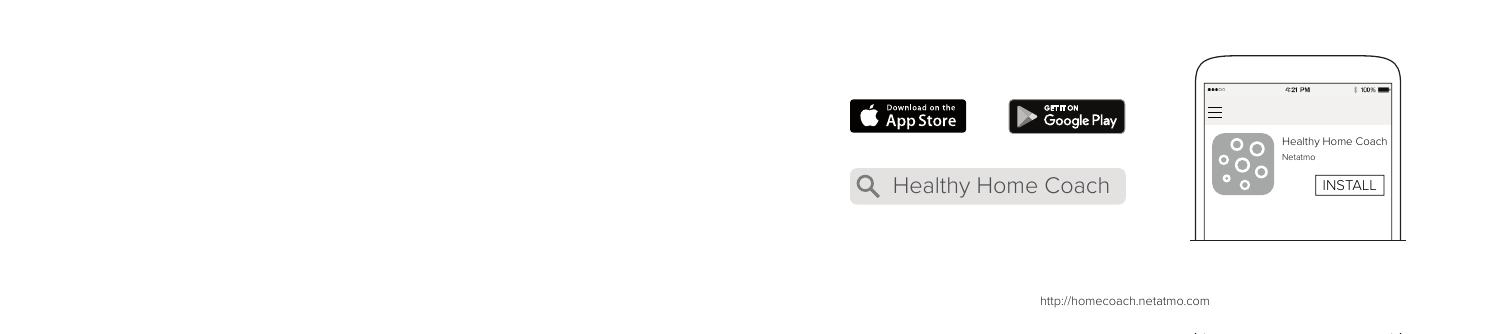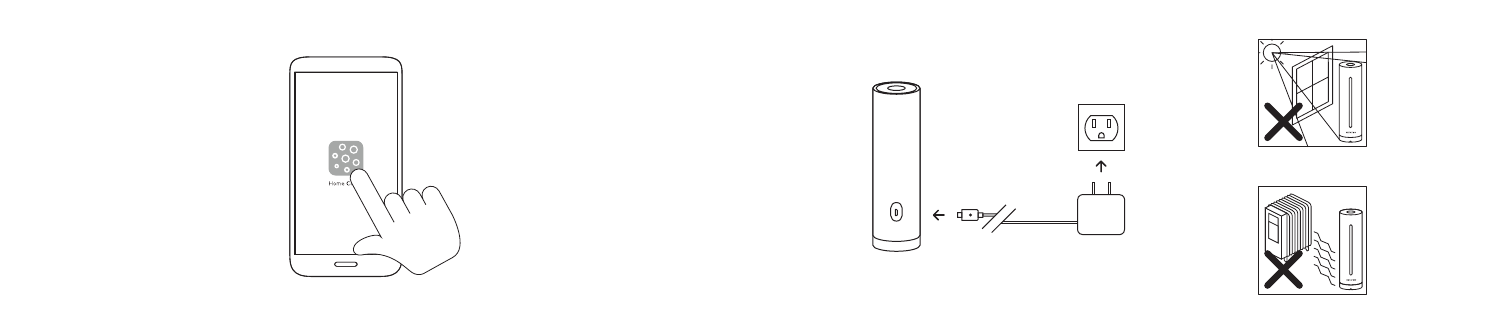#### FCC Statement

This equipment has been tested and found to comply with the limits for a Class B digital device, pursuant to part 15 of the FCC rules. These limits are designed to provide reasonable protection against harmful interference in a residential installation.

This equipment generates, uses and can radiate radio frequency energy and, if not installed and used in accordance with the instructions, may cause harmful interference to radio communications. However, there is no guarantee that interference will not occur in a particular installation.

lf this equipment does cause harmful interference to radio or television reception, which can be determined by turning the equipment off and on, the user is encouraged to try to correct the interference by one or more of the following measures:

- Reorient or relocate the receiving antenna.
- Increase the separation between the equipment and receiver.
- Connect the equipment into an outlet on a circuit different from that to which the receiver is connected.
- Consult the dealer or an experienced radio/TV technician for help.

Should you need further certification information (FCC ID, IC) please open the cover at the bottom of the product by rotating it counterclockwise with the palm of your hand.

#### FCC Radiation Exposure Statement

This equipment complies with FCC RF radiation exposure limits set forth for an uncontrolled environment. This transmitter should be installed and operated with a minimum distance of 20 centimeters between the radiator and your body and must not be co-located or operating in conjunction with any other antenna or transmitter. This equipment complies with Part 15 of the FCC Rules. Operation is subject to the following two conditions:

(1) This device may not cause harmful interference, and

(2) This device must accept any interference received, including interference that may cause undesired operation.

#### Caution!

Any changes or modifications to this unit not expressly approved by the party responsible for compliance could void the user's authority to operate the equipment.

#### HomeKit

Controlling this HomeKit-enabled accessory away from home requires an Apple TV (3rd generationor later) with Apple TV software 7.0 or later and an iPhone, iPad, or iPod touch with iOS 8.1 or later.

#### Legal notice

Use of the Works with Apple HomeKit logo means that an electronic accessory has been designed to connect specifically to iPod, iPhone, or iPad, respectively, and has been certified by the developer to meet Apple performance standards. Apple is not responsible for the operation of this device or its compliance with safety and regulatory standards.

Google Play and the Google Play logo are trademarks of Google Inc.

#### Safety warnings

This device is not intended for use by persons (including children) with reduced physical, sensory or mental capabilities, or lack of experience and knowledge, unless they have been given supervision or instruction concerning use of the appliance by a person responsible for their safety.

Children should be supervised to ensure that they do not play with the appliance. Use only with supplied USB wall adaptor. The USB wall adaptor is for indoor use only.

#### Consignes de sécurité

Cet appareil n'est pas destiné à être utilisé par des personnes (notamment des enfants) dont les capacités physiques, sensorielles ou mentales sont réduites, ou qui n'ont pas d'expérience et de connaissances, à moins qu'elles ne soient surveillées ou instruites concernant l'utilisation de l'appareil par une personne responsable de leur sécurité. Les enfants doivent être surveillés pour s'assurer qu'ils ne jouent pas avec l'appareil. Utilisez uniquement l'adaptateur USB fourni. Cet adaptateur ne doit être utilisé qu'en intérieur.

#### Canadian Compliance Statement

This device complies with Industry Canada license-exempt RSS standard(s). Operation is subject to the following two conditions: (1) this device may not cause interference, and (2) this device must accept any interference, including interference that may cause undesired operation of the device.

Cet appareil est conforme aux normes CNR exemptes de licence d'Industrie Canada. Le fonctionnement est soumis aux deux conditions suivantes: (1) cet appareil ne doit pas provoquer d'interférences et (2) cet appareil doit accepter toute interférence, y compris celles susceptibles de provoquer un fonctionnement non souhaité de l'appareil.

This Class B digital apparatus complies with Canadian ICES-003.

Cet appareil numérique de la classe B est conforme à la norme NMB-003 du Canada. This device and its antenna(s) must not be co-located or operating in conjunction with any other antenna or transmitter.

Cet appareil et son antenne (s) ne doit pas être co-localisés ou fonctionnant en conjonction avec une autre antenne ou transmetteur.

#### Taiwan Wireless Statements 無線設備的警告擊阳 本產品符合低功率電波輻射性電機管理辦法 第十二條、第十四條等條文規定: 1. 經型式認證合格之低功率射頻電機,非經許可,公司、商號或使用者均不得擅自變更 頻率、加大功率或變更原設計之特性及功能。 2. 低功率射頻電機之使用不得影響飛航安全及干擾合法通信;經發現有干擾現象時,應 立即停用,並改善至無干擾時方得繼續使用。 前項合法通信,指依電信法規定作業之無線電通信。 低功率射頻電機須忍受合法通信或工業、科學及醫療用電波輻射性電機設備之干擾。

#### Limited warranty for purchases within Australia.

Our goods come with guarantees that cannot be excluded under the Australian Consumer Law. You are entitled to a replacement or refund for a major failure and compensation for any other reasonably foreseeable loss or damage. You are also entitled to have the goods repaired or replaced if the goods fail to be of acceptable quality and the failure does not amount to a major failure. The company giving the warranty (the warrantor) is Netatmo Limited., 18/F Wanchai Central Bldg., 89 Lockhart Rd, Wanchai, Hong Kong, contact-support@ netatmo.com or contact your local reseller for assistance. The warranty applies for a period of 12 months from purchase from an authorised Netatmo reseller. Any faults or defects arisen from misuse or normal wear and tear are not covered by warranty. Any modifications to products will void the warranty. Items not covered by warranty are components that are expected to be replaced regularly, including without limitation: batteries and bracelets. The warrantor has the right to request the return of the product at your expense. The warranty does not cover any consequential loss or damage.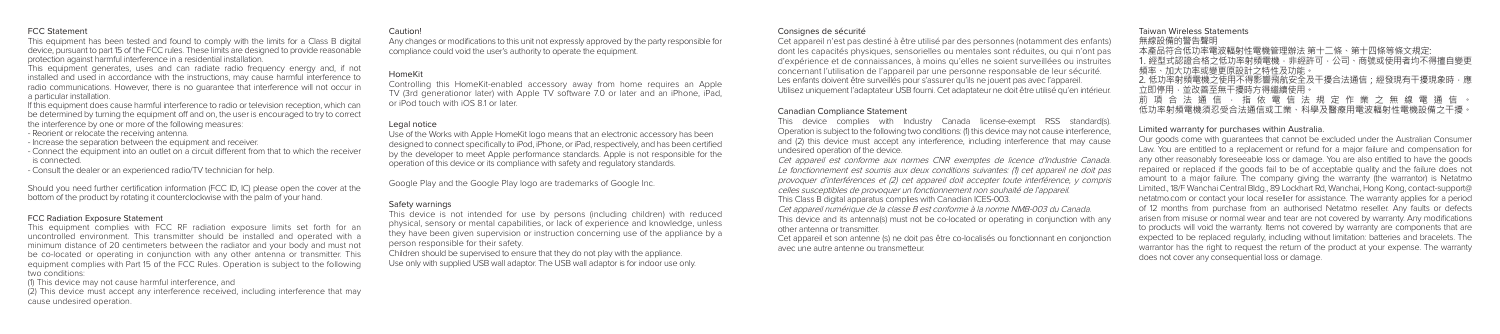#### EU Declaration of Conformity

Hereby, Netatmo declares that this NHC01 is in compliance with the essential requirements and other relevant provisions of Directive 2014/53/EU and ROHS 2011/65/EC.

Česky [Czech] - Netatmo tímto prohlašuje, že tento NHC01 je ve shodě se základními požadavky a dalšími příslušnými ustanoveními směrnice 2014/53/ EU a ROHS 2011/65/ES. Originál EU prohlášení o shodě lze nalézt na http://www.netatmo.com/declaration/nhc.

Dansk [Danish] - Undertegnede Netatmo erklærer herved, at følgende udstyr NHC01 overholder de væsentlige krav og øvrige relevante krav i direktiv 2014/53/EU og ROHS 2011/65/EF. Den oprindelige EUoverensstemmelseserklæringen kan findes på http://www.netatmo.com/ declaration/nhc.

Deutsch [German] - Hiermit erklärt Netatmo, dass sich das Gerät NHC01 in Übereinstimmung mit den grundlegenden Anforderungen und den übrigen einschlägigen Bestimmungen der Richtlinie 2014/53/EU und ROHS 2011/65/EG befindet. Die Original-EU-Konformitätserklärung finden Sie unter http://www.netatmo.com/declaration/nhc.

Eesti [Estonian] - Käesolevaga kinnitab Netatmo seadme NHC01 vastavust direktiivi 2014/53/EU ja ROHS 2011/65/EÜ põhinõuetele ja nimetatud direktiivist tulenevatele teistele asjakohastele sätetele.

Vastavusdeklaratsiooni tervikteksti saab veebilehelt http://www.netatmo. com/declaration/nhc.

English - Hereby, Netatmo declares that this NHC01 is in compliance with the essential requirements and other relevant provisions of Directive 2014/53/ EU and ROHS 2011/65/EC. The original EU declaration of conformity may be found at http://www.netatmo.com/declaration/nhc.

Español [Spanish] - Por medio de la presente Netatmo declara que el NHC01 cumple con los requisitos esenciales y cualesquiera otras disposiciones aplicables o exigibles de la Directiva 2014/53/EU y ROHS 2011/65/CE. El original de la declaración de conformidad UE se puede encontrar en http://www.netatmo.com/declaration/nhc.

Ελληνική [Greek] - Με tην παροyσα Netatmo δηλωνει οtι NHC01 σyμμορφωνεtαι προσ tισ οyσιωδεισ απαιtησεισ και tισ λοιπεσ σxεtικεσ διαtαξεισ tησ οδηγιασ 2014/53/EU και ROHS 2011/65/EK.

Μπορείτε να βρείτε ένα αντίγραφο της πλήρους δήλωσης συμμόρφωσης στη διεύθυνση http://www.netatmo.com/declaration/nhc.

Français [French] - Par la présente Netatmo déclare que l'appareil NHC01 est conforme aux exigences essentielles et aux autres dispositions pertinentes de la directive 2014/53/EU et ROHS 2011/65/CE. La déclaration de conformité UE originelle est disponible sur http://www.netatmo.com/declaration/nhc.

Hrvatski [Croatian] - Ovime, Netatmo izjavljuje da je ovaj NHC01 u skladu s osnovnim zahtjevima i drugim relevantnim odredbama Direktive 2014/53/EU i ROHS 2011/65/EC. Kopija pune Izjave o sukladnosti može se preuzeti na http://www.netatmo.com/declaration/nhc.

Italiano [Italian] - Con la presente Netatmo dichiara che questo NHC01 è

conforme ai requisiti essenziali ed alle altre disposizioni pertinenti stabilite dalla direttiva 2014/53/EU e ROHS 2011/65/CE.

La dichiarazione di conformità UE originale si trova a http://www.netatmo.com/ declaration/nhc.

Latviski [Latvian] - Ar šo Netatmo deklarē, ka NHC01 atbilst Direktīvas 2014/53/EU un ROHS 2011/65/EK būtiskajām prasībām un citiem ar to saistītajiem noteikumiem. Pilnas atbilstības deklarācijas kopiju var iegūt vietnē http://www.netatmo.com/declaration/nhc.

Lietuvių [Lithuanian] - Šiuo Netatmo deklaruoja, kad šis NHC01 atitinka esminius reikalavimus ir kitas 2014/53/EU ir ROHS 2011/65/EB Direktyvos nuostatas. Originali EU atitikties deklaracija yra http://www.netatmo.com/declaration/nhc.

Nederlands [Dutch] - Hierbij verklaart Netatmo dat het toestel NHC01 in overeenstemming is met de essentiële eisen en de andere relevante bepalingen van richtlijn 2014/53/EU en ROHS 2011/65/EG.

De oorspronkelijke EU-verklaring van overeenstemming is te vinden op http://www.netatmo.com/declaration/nhc.

Malti [Maltese] - Hawnhekk, Netatmo, jiddikjara li dan NHC01 jikkonforma malhtigijiet essenziali u ma provvedimenti ohrajn relevanti li hemm fid-Dirrettiva 2014/53/EU u ROHS 2011/65/EC. Kopja tad-Dikjarazzjoni sħiħa ta 'konformità tista' tinkiseb fuq http://www.netatmo.com/declaration/nhc.

Magyar [Hungarian] - Alulírott, Netatmo nyilatkozom, hogy a NHC01 megfelel a vonatkozó alapvetõ követelményeknek és az 2014/53/EU i ROHS 2011/65/EC irányelv egyéb elõírásainak. Az eredeti EU megfelelőségi nyilatkozat megtalálható a http://www.netatmo.com/declaration/nhc oldalon.

Norsk [Norwegian] - Erklærer herved Netatmo at dette NHC01 er i samsvar med de grunnleggende krav og øvrige relevante krav i direktiv 2014/53/EU og ROHS 2011/65/EC. En kopi av den fullstendige samsvarserklæringen kan fås ved http://www.netatmo.com/declaration/ nhc.

Polski [Polish] - Niniejszym Netatmo oświadcza, że NHC01 jest zgodny z zasadniczymi wymogami oraz pozostałymi stosownymi postanowieniami Dyrektywy 2014/53/EU i ROHS 2011/65/EC. Kopię pełnej deklaracji zgodności można pobrać pod adresem http://www.netatmo.com/ declaration/nhc.

Svenska [Swedish] - Härmed intygar Netatmo att denna NHC01 står I överensstämmelse med de väsentliga egenskapskrav och övriga relevanta bestämmelser som framgår av direktiv 2014/53/EU och ROHS 2011/65/EG. En kopia av hela Konformitetsdeklarationen finns på http://www.netatmo.com/declaration/nhc.

Português [Portuguese] - Netatmo declara que este NHC01 está conforme com os requisitos essenciais e outras disposições da Directiva 2014/53/EU e ROHS 2011/65/CE. Uma cópia completa da declaração de conformidade pode ser obtida em http://www.netatmo.com/declaration/ nhc.

Română [Romanian] - Astfel, Netatmo declară că acest NHC01 este în conformitate cu cerințele esențiale și alte prevederi relevante ale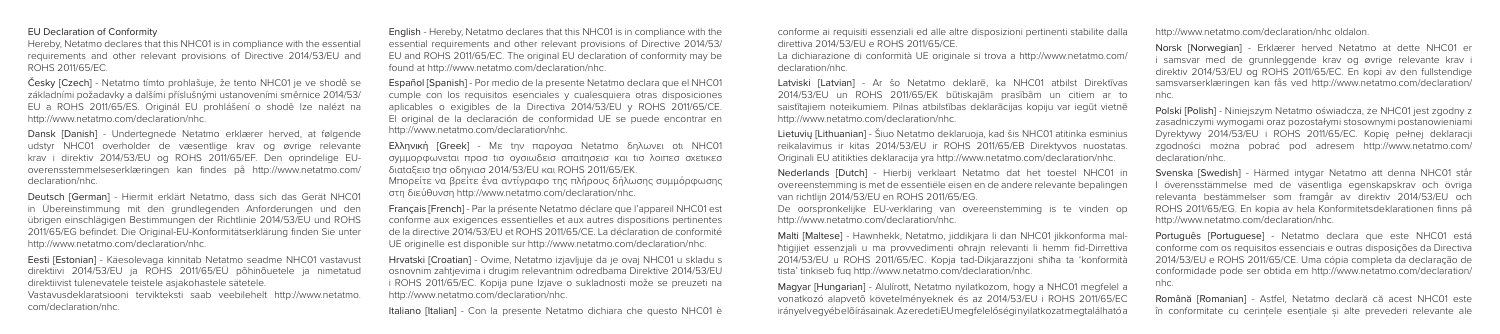Directivei 2014/53/EU și ROHS anului 2011/65/CE. O copie a declarației de conformitate completă poate fi obținută la http://www.netatmo.com/ declaration/nhc.

Slovensko [Slovenian] - Netatmo izjavlja, da je ta NHC01 v skladu z bistvenimi zahtevami in ostalimi relevantnimi določili direktive 2014/53/ EU in ROHS 2011/65/ES. Kopijo celotne izjave o skladnosti najdete na spletni povezavi http://www.netatmo.com/declaration/nhc.

Slovensky [Slovak] - Netatmo týmto vyhlasuje, že NHC01 spĺňa základné požiadavky a všetky príslušné ustanovenia Smernice 2014/53/EU a ROHS 2011/65/ES. Úplné znenie Vyhlásenia o zhode nájdete na webovej stránke http://www.netatmo.com/declaration/nhc.

Suomi [Finnish] - Netatmo vakuuttaa täten että NHC01 tyyppinen laite on direktiivin 2014/53/EU ja ROHS 2011/65/EY oleellisten vaatimusten ja sitä koskevien direktiivin muiden ehtojen mukainen.

Alkuperäinen EU-vaatimustenmukaisuusvakuutus on osoitteesta http:// www.netatmo.com/declaration/nhc.

Türkçe [Turkish] - Netatmo, bu NHC01'in 2014/53/EU ve ROHS 2011/65/ EC Yönetmeliğinin temel şartlarına ve diğer ilgili hükümlerine uygun olduğunu beyan eder. Tam uygunluk beyanının bir kopyası http://www. netatmo.com/declaration/nhc adresinden edinilebilir.

български [Bulgarian] - С настоящото Netatmo декларира, че това

NHC01 е в съответствие със съществените изисквания и другите приложими разпоредби на Директива 2014/53/EU и ROHS 2011/65/ЕC. Копие от пълния декларацията за съответствие може да бъде получена на http://www.netatmo.com/declaration/nhc.

http://www.netatmo.com/declaration/nhc

Netatmo SAS 93, rue nationale – 92100 Boulogne-Billancourt

Boulogne-Billancourt, 01/06/2017 CEO Frédéric POTTER

> Copyright Netatmo (c) 2017. All rights reserved. Reproduction and distribution prohibited without written authorization from Netatmo.



Product Model: NHC01 FCC ID: N3A-NHC01 IC: 10860A-NHC01